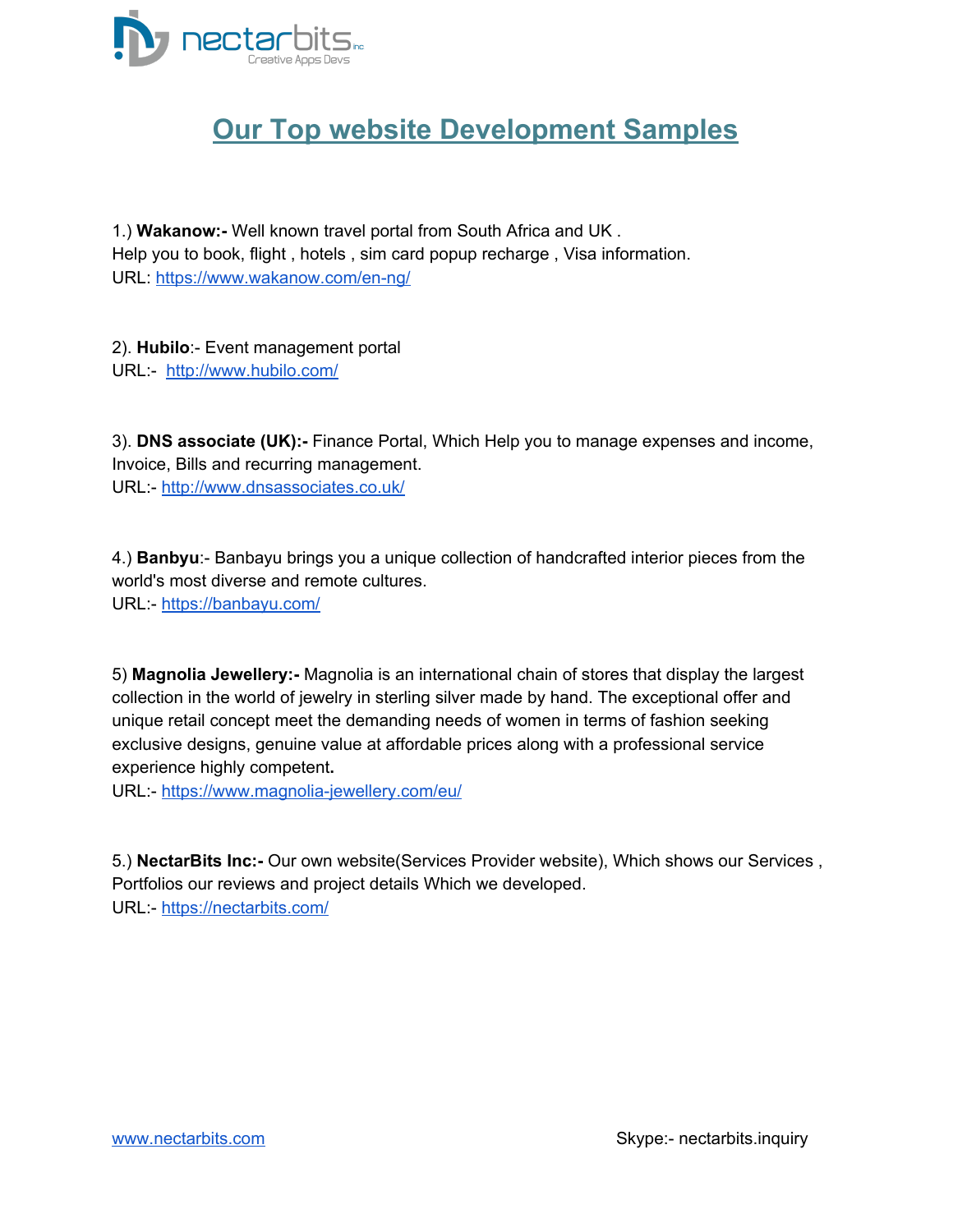

# **Android Applications**

1) Insta Safe : Album Organizer: <https://play.google.com/store/apps/details?id=com.nectarbits.outlays>

2) Outlays (Finance App): Save Money,Debt,Budget and track Expense: <https://play.google.com/store/apps/details?id=com.nectarbits.picstacker>

3. PotoBits photo filter & editor App <https://play.google.com/store/apps/details?id=com.nectarbits.livepix>

4. PicSter: Enhance pic collage App <https://play.google.com/store/apps/details?id=com.nectarbits.picster>

5. Stylish Font & photo editor App <https://play.google.com/store/apps/details?id=com.nect.fontstyleapp>

#### 6. WakaNow

[https://play.google.com/store/apps/details?id=com.hubilo.social&hl=en](http://bit.ly/2qu3blP)

#### 7. Yoloperks

<https://play.google.com/store/apps/details?id=com.broadamptechnologies.yoloperks>

#### 8. DNS Associate

<https://play.google.com/store/apps/details?id=uk.co.dnsassociates.dns>

#### 9. LivPix

<https://play.google.com/store/apps/details?id=com.nectarbits.livepix&hl=en>

#### 10. Budget Goals- Personal Finance:-

<https://play.google.com/store/apps/details?id=com.nectarbits.budgetgoals&hl=en>

-> You can see our android play store account, where we stored some of our developed applications:-

[https://play.google.com/store/apps/developer?id=NectarBits&hl=en](https://www.peopleperhour.com/web/aHR0cHM6Ly9wbGF5Lmdvb2dsZS5jb20vc3RvcmUvYXBwcy9kZXZlbG9wZXI%2FaWQ9TmVjdGFyQml0cyZhbXA7aGw9ZW4%3D)